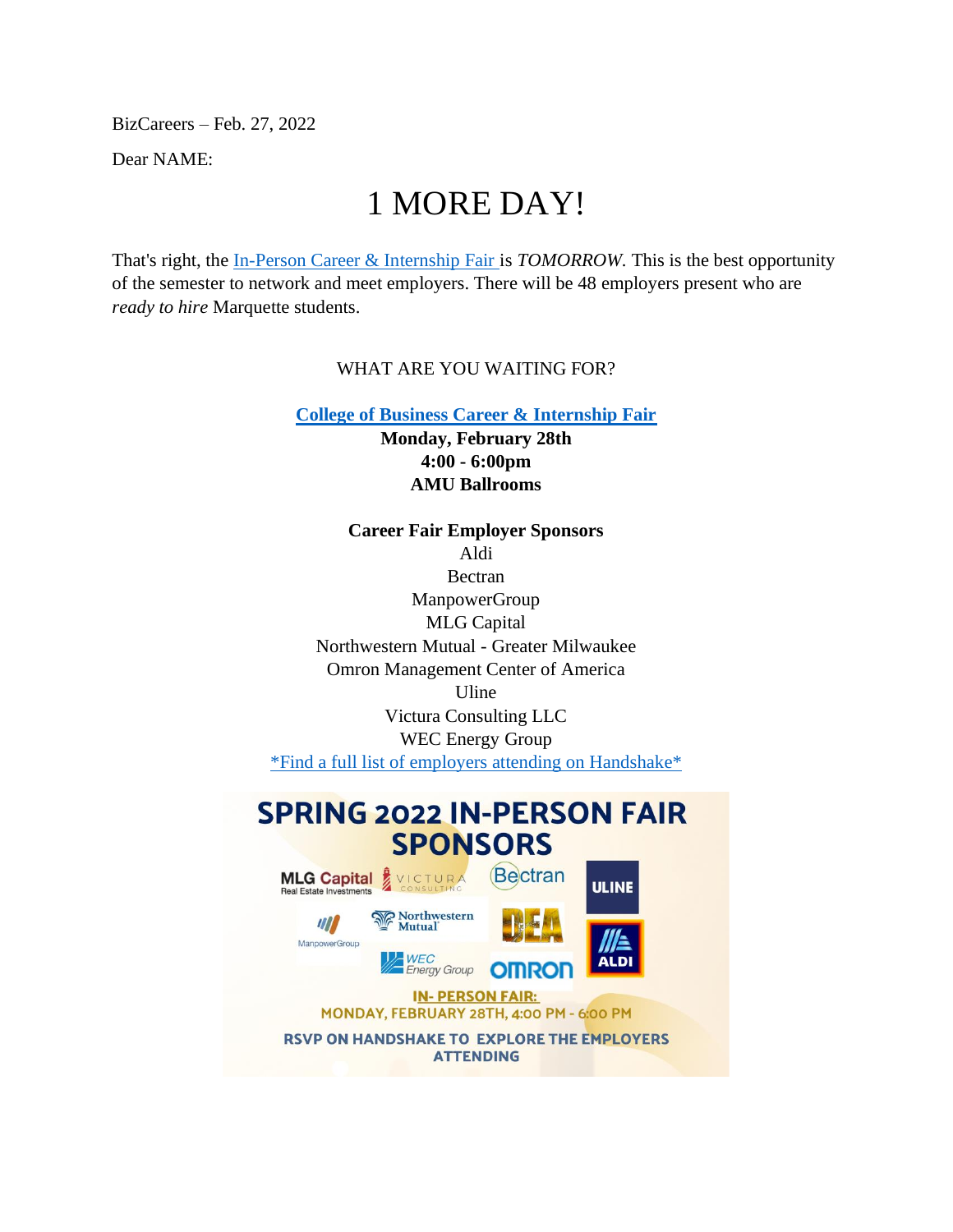#### **This Week's On-Campus Events**

- [RitzHolman CPAs Publicity Table Straz Hall Lobby. W](https://marquette.joinhandshake.com/events/986153/share_preview)ednesday, March 2nd from 11:00am - 1:30pm, David Straz Lobby. Stop by to learn more about RitzHolman and their current positions available.
- [Northwestern Mutual Pop-Up](https://marquette.joinhandshake.com/events/983069/share_preview) Thursday, March 3rd from 10:00am 2:00pm, AMU 2nd Floor Lobby. Stop by to meet representatives from Northwestern Mutual, now hiring all majors for the role of Financial Advisor.

#### **Virtual Events**

*Monday, February 28* [Discovering Your Potential: A Conversation with Discovery's Former Tech Interns](https://marquette.joinhandshake.com/events/980886/share_preview)

*Tuesday, March 1* [PwC Ace the Interview Session 1](https://marquette.joinhandshake.com/events/975112/share_preview) [HACU Corporate Internship Program Webinar](https://marquette.joinhandshake.com/events/984299/share_preview) [Fostering Diversity at MEDITECH -](https://marquette.joinhandshake.com/events/954710/share_preview) Career for Women in Tech

*Wednesday, March 2* [McDonald's Corp. Professional Development Series: Ask a Recruiter](https://marquette.joinhandshake.com/events/945863/share_preview) [PNC Financial Services Women L.E.A.D. Summit](https://marquette.joinhandshake.com/events/968885/share_preview) [U.S. Bank Discover Us Program Information Session](https://marquette.joinhandshake.com/events/980483/share_preview) [AFLAC Informational Intern Opportunity Night](https://marquette.joinhandshake.com/events/979532/share_preview)

*Thursday, March 4* [Technology Lunch & Learn with Echo Global Logistics](https://marquette.joinhandshake.com/events/958223/share_preview) [Discover Lord Abbett Virtual Event](https://marquette.joinhandshake.com/events/967481/share_preview) [Essentials of Banking with](https://marquette.joinhandshake.com/events/959613/share_preview) Deutsche Bank JPMorgan Wealth Management - [National Branch Financial Advisor Webinar](https://marquette.joinhandshake.com/events/975722/share_preview) [Learn How to Build Black Generational Wealth with DIFFvelopment](https://marquette.joinhandshake.com/events/943435/share_preview)

*Friday, March 5* McKinsey & Company - [Discover: Hispanic and Latino Network](https://marquette.joinhandshake.com/events/975873/share_preview)

We offer highlighted business-aligned events. Review [Handshake](https://marquette.joinhandshake.com/edu/events) for a full list.